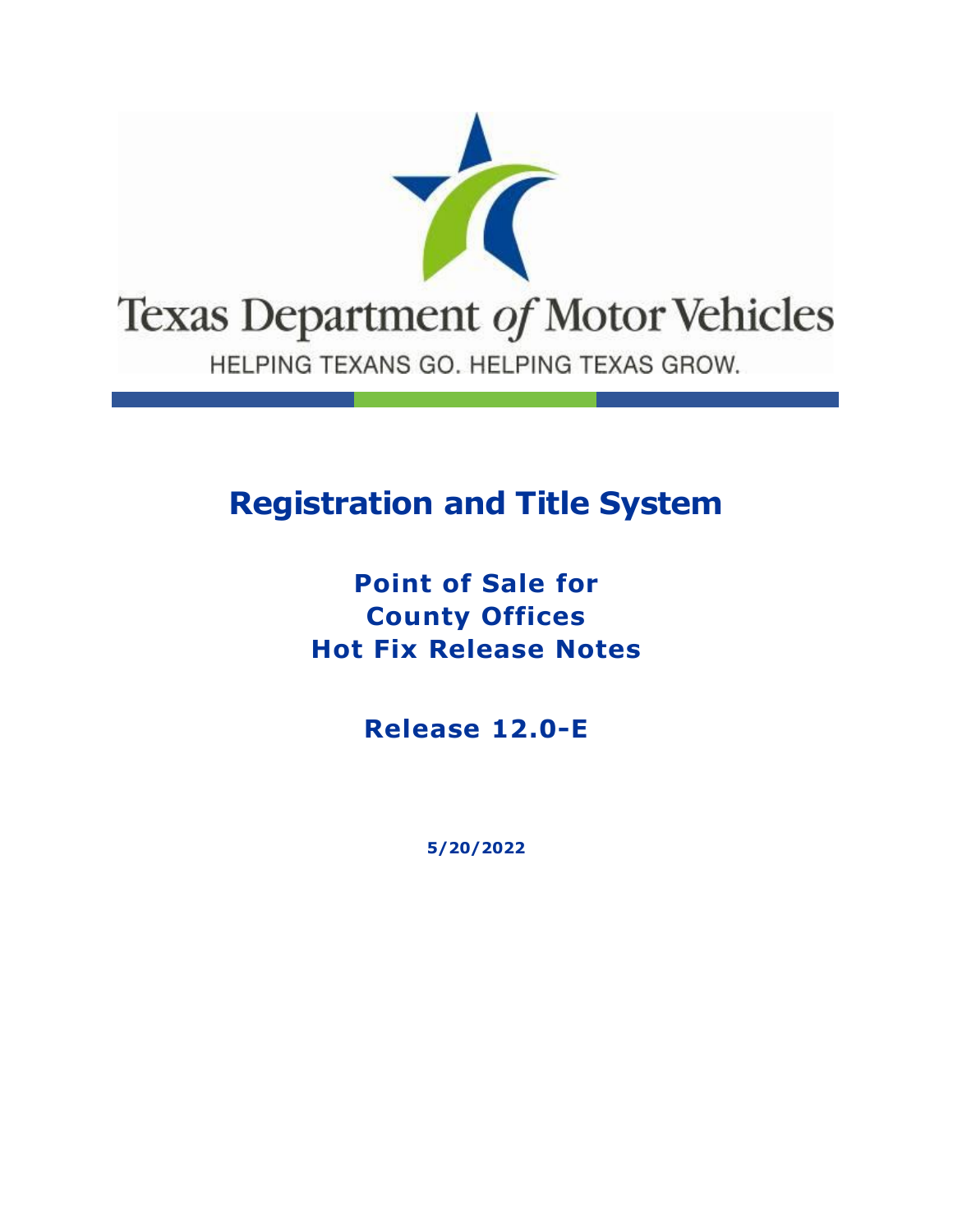

# **Contents**

#### **Table 1: Revision Table**

| <b>Version</b> | <b>Date</b> | <b>Description</b>                | Author     |
|----------------|-------------|-----------------------------------|------------|
| <b>Draft</b>   | 5/18/2022   | Initial document                  | S. DeMar   |
| 1.0            | 5/19/2022   | Incorporate redlines from VTRF    | H. Parrish |
| 1.1            | 5/19/2022   | Formatting and Cover Page updates | H. Parrish |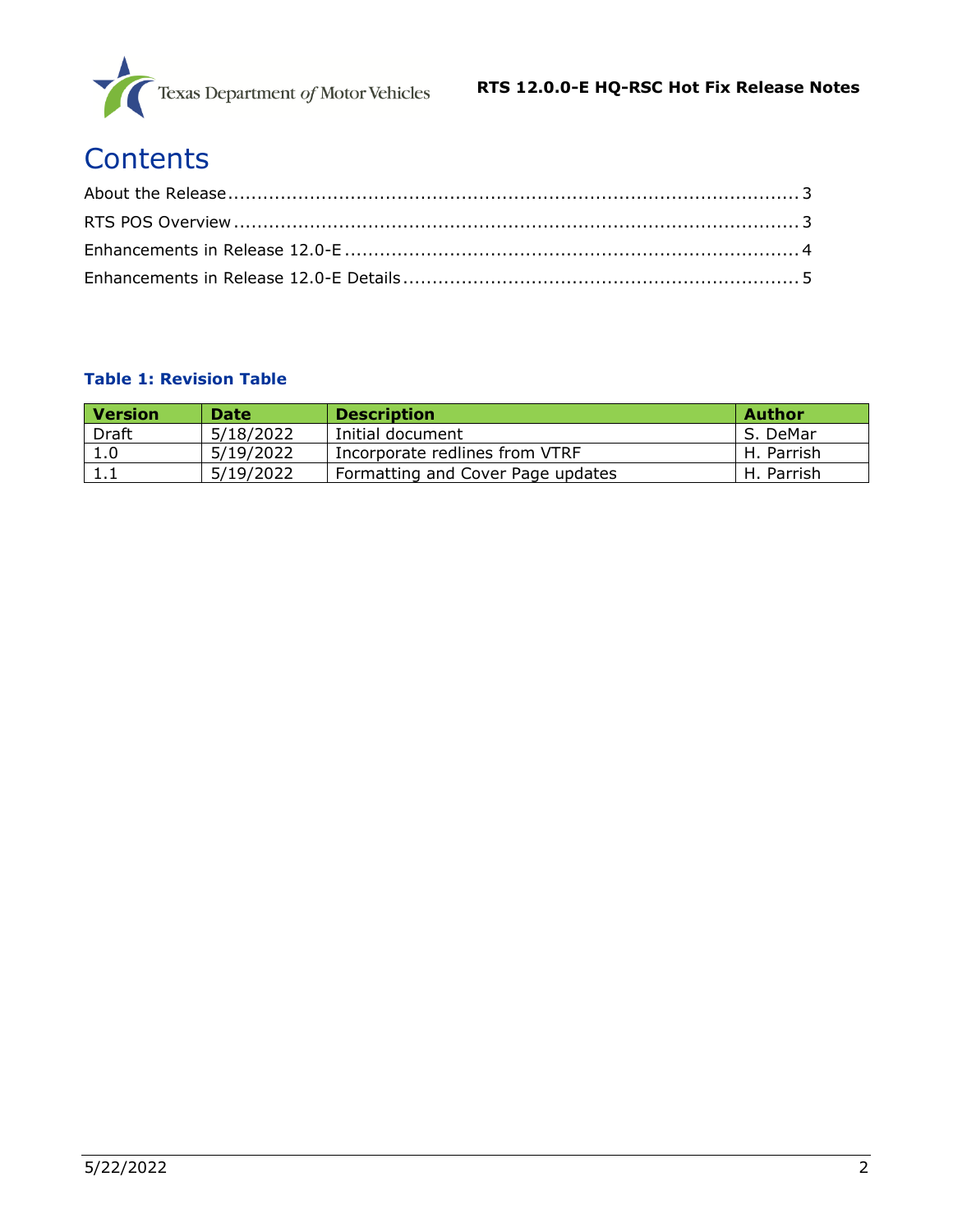

### <span id="page-2-0"></span>About the Release

These Release Notes contain information about new features, enhancements, and reported issues resolved in this release of the Registration and Title System Point of Sale (RTS POS).

Release Notes are located under the **Release Notes & Support** tab on the TAC Hub [\(www.txdmv.gov/tax-assessor-collectors\)](http://www.txdmv.gov/tax-assessor-collectors).

| <b>Webinars &amp; Presentations</b> | Release Notes & Support | Resources | <b>Training</b> | <b>Equipment Guide</b> |  |
|-------------------------------------|-------------------------|-----------|-----------------|------------------------|--|
|                                     |                         |           |                 |                        |  |
| RTS Release Notes                   |                         |           |                 |                        |  |
| > RTS 10.1.0                        |                         |           |                 |                        |  |
| > RTS 9.9.0                         |                         |           |                 |                        |  |
| > RTS 9.8.0                         |                         |           |                 |                        |  |
| > RTS 9.7.0                         |                         |           |                 |                        |  |
| ETS 9.6.2                           |                         |           |                 |                        |  |
| RTS 9.6.1                           |                         |           |                 |                        |  |
| $\blacktriangleright$ RTS 9.6.0     |                         |           |                 |                        |  |
| > RTS 9.5.1                         |                         |           |                 |                        |  |
| > RTS 9.5.0                         |                         |           |                 |                        |  |

## <span id="page-2-1"></span>RTS POS Overview

The refactored RTS POS is a web-based application designed to process vehicle registrations, titles, and temporary permits for Texas motorists. RTS POS provides functions for cash accounting, funds allocations, and a full audit trail along with inventory control for license plates, windshield/plate stickers, and temporary permits.

#### **Getting Help**

When logged in to the RTS POS, you can display reference information about using the RTS POS and get specific application-level help.

- To get application-level help, click **Help** on the page you are viewing
- To see the entire user assistance web site, select **Help** > **User Guide** on the main page menu bar.

#### **Additional Resources**

For additional resources for the RTS POS, see the TAC hub [\(www.txdmv.gov/tax-assessor](http://www.txdmv.gov/tax-assessor-collectors)[collectors\)](http://www.txdmv.gov/tax-assessor-collectors). Open the **Resources** tab, select

**Publications & Manuals** | **TAC** | **RTS Support**.

| <b>Publications &amp; Manuals</b>                                              |                                                              |  |  |  |
|--------------------------------------------------------------------------------|--------------------------------------------------------------|--|--|--|
| <b>Dealers</b><br><b>Motorists</b>                                             | Other<br><b>Motor Carriers</b><br>TAC.                       |  |  |  |
| Category                                                                       | RTS Support                                                  |  |  |  |
| D. Tax Assessor-Collectors<br>D InfoXchanges & Presentations                   | Accessing OTA Files                                          |  |  |  |
| D. Foreclosure Charts                                                          | Adding a Cognos Report User                                  |  |  |  |
| D. Reference<br>RTS Support                                                    | Cognos Report Title & Data Content Job Ald                   |  |  |  |
| D. RTS Release Notes<br><sup>D</sup> Duick Reference<br>D. webAGENT<br>$D$ LMS | Cognos Reports                                               |  |  |  |
|                                                                                | Cognos Reports Crosswalk Table Tent                          |  |  |  |
|                                                                                | Customizable Press Release: Delinquent Transfer Notification |  |  |  |
|                                                                                | Daily Reconciliation Reports Job Aid                         |  |  |  |
|                                                                                | FAQs: Cognos Reporting                                       |  |  |  |
|                                                                                | FAQs: RTS Point of Sale                                      |  |  |  |
|                                                                                | FAQs: RTS Search by Owner                                    |  |  |  |
|                                                                                | How to Print a Cognos Report                                 |  |  |  |
|                                                                                | Job Aid Cognos Reports Length of Availability                |  |  |  |
|                                                                                | Sons died Determine Them                                     |  |  |  |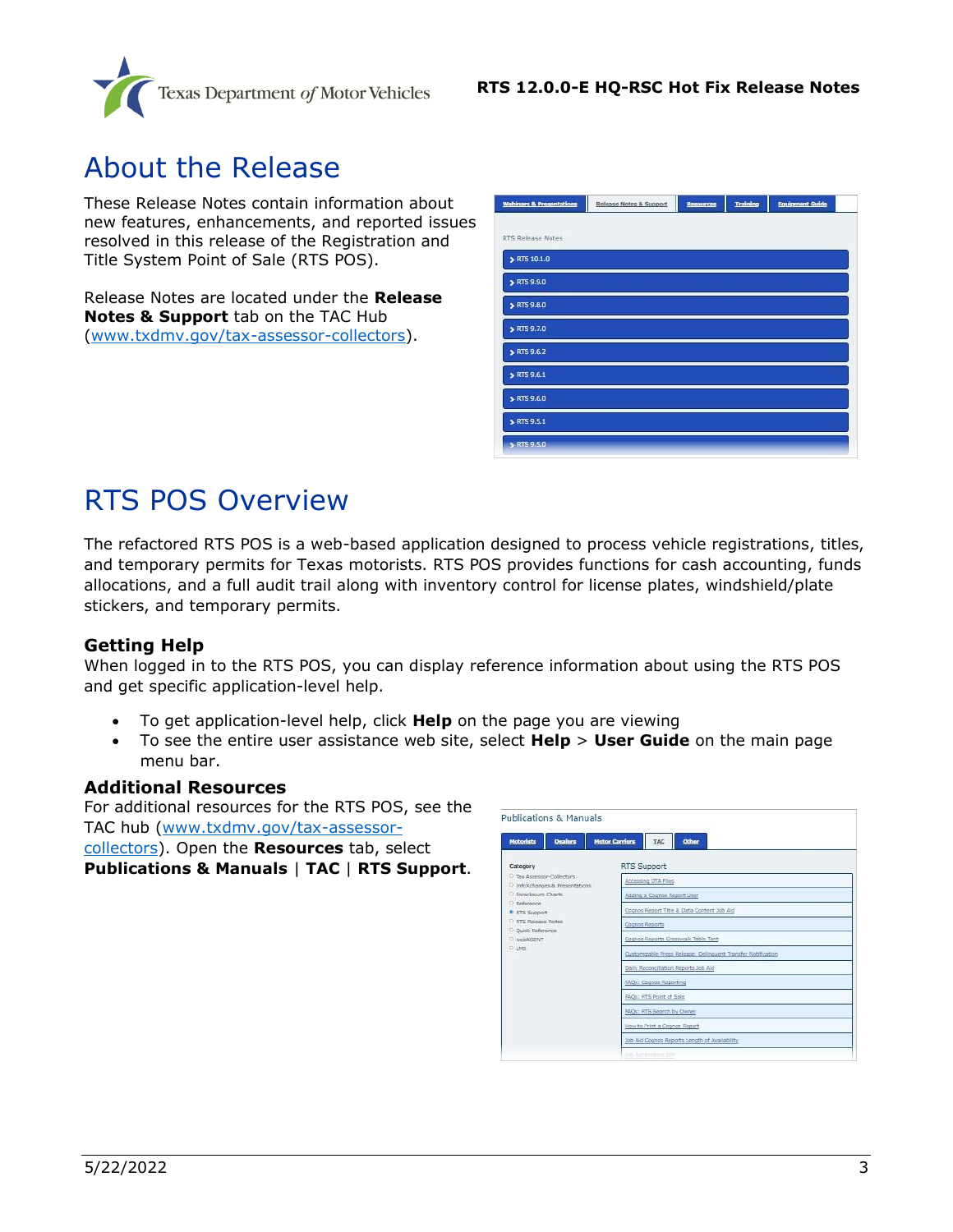

# <span id="page-3-0"></span>Enhancements in Release 12.0-E

- RTAC-163 [Enabled Processing of Non-Dealer Transactions Regar](#page-4-1)dless of a County's Willing **[Status](#page-4-1)**
- RTAC-164 [Enabled Processing of Correct Title Rejections Regardless of a County's Willing](#page-5-0)  **[Status](#page-5-0)**
- RTAC-166 Enabled processing of a Correct Title Rejection regardless if the Dealer's license status has since expired.
- RTAC-167 Enabled processing of Correct Title Rejection regardless if Dealer's license expired or the P# removed by clerk.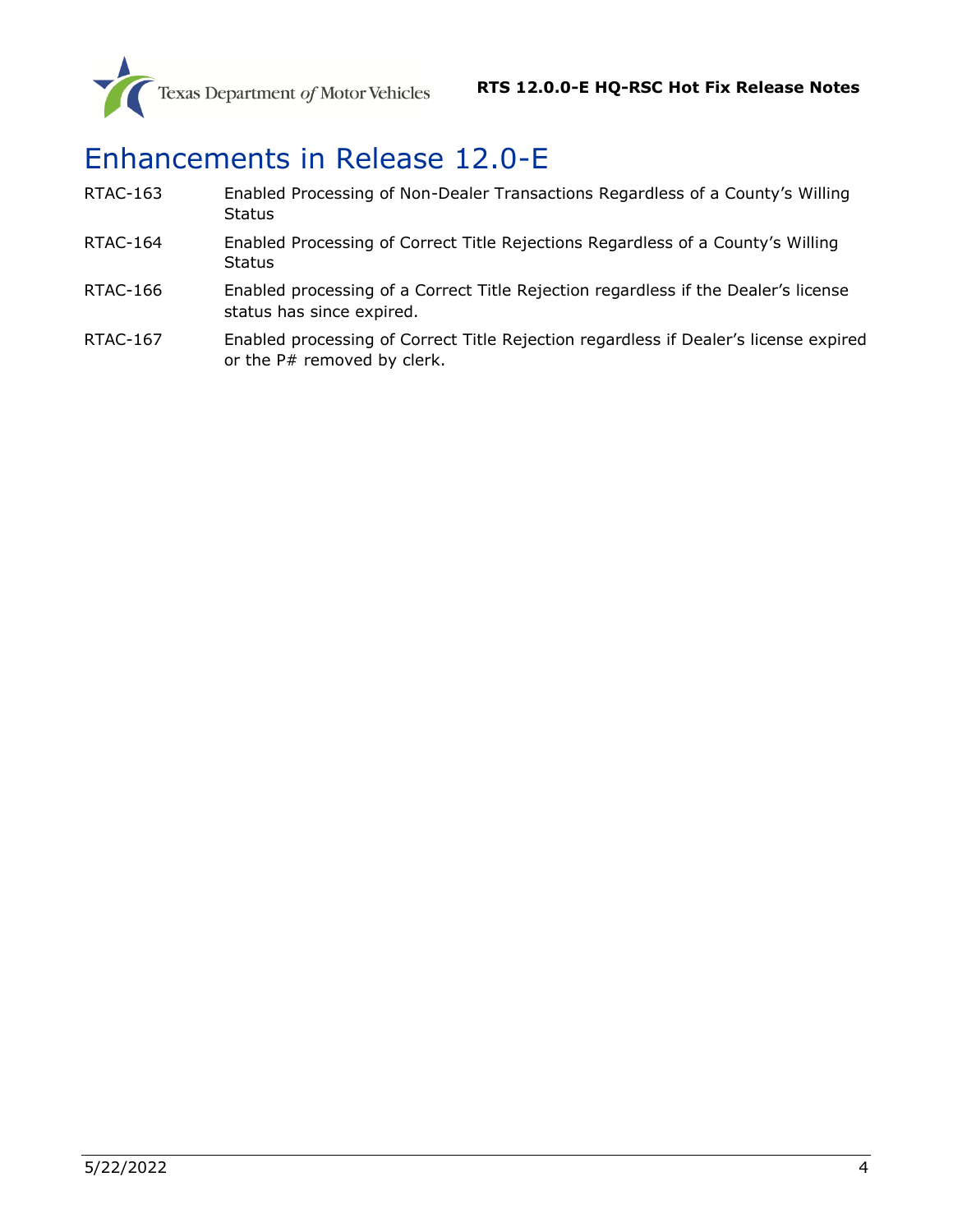

### <span id="page-4-0"></span>Enhancements in Release 12.0-E Details

#### <span id="page-4-1"></span>**RTAC-163 Enable Processing of Non-Dealer Title Transactions Regardless of a County's Willing Status**

**Previously:** RTS determined the seller county for non-dealer title transactions, by using the county of residence associated to the previous Texas title record, when Texas ownership evidence was surrendered. This prevented certain statutorily required transactions from being processed when the only connection to the processing county was the seller's county.

**Change:** RTS will no longer determine the seller's county for non-dealer title transactions and rely solely on the county to make this determination as it applies to each title transaction.

If RTS determines the processing county does not match the county of residence or lienholder county (if applicable), RTS will allow the county user to proceed with the title transaction. The county should verify if they are statutorily required to process the transaction or not and proceed accordingly.

If the processing county has not designated a willing status in RTS, the system will handle as a statutorily required transaction and local optional fees will be assessed based on the processing county.

If the processing county is designated in RTS as willing, the clerk will be presented with the following pop-up upon selecting enter on the Title Additional Info TTL008 screen.



The clerk must confirm whether or not the county is statutorily required to process the transaction, in order for RTS to assess the appropriate fees.

- If the clerk selects **Yes**, RTS will handle as a required transaction and local optional fees will be assessed based on the processing county.
- If the clerk selects **No**, RTS will handle as a willing transaction and local optional fees will be assessed based on the county of residence associated to the transaction. The county of residence will continue to receive credit for the registration fees.